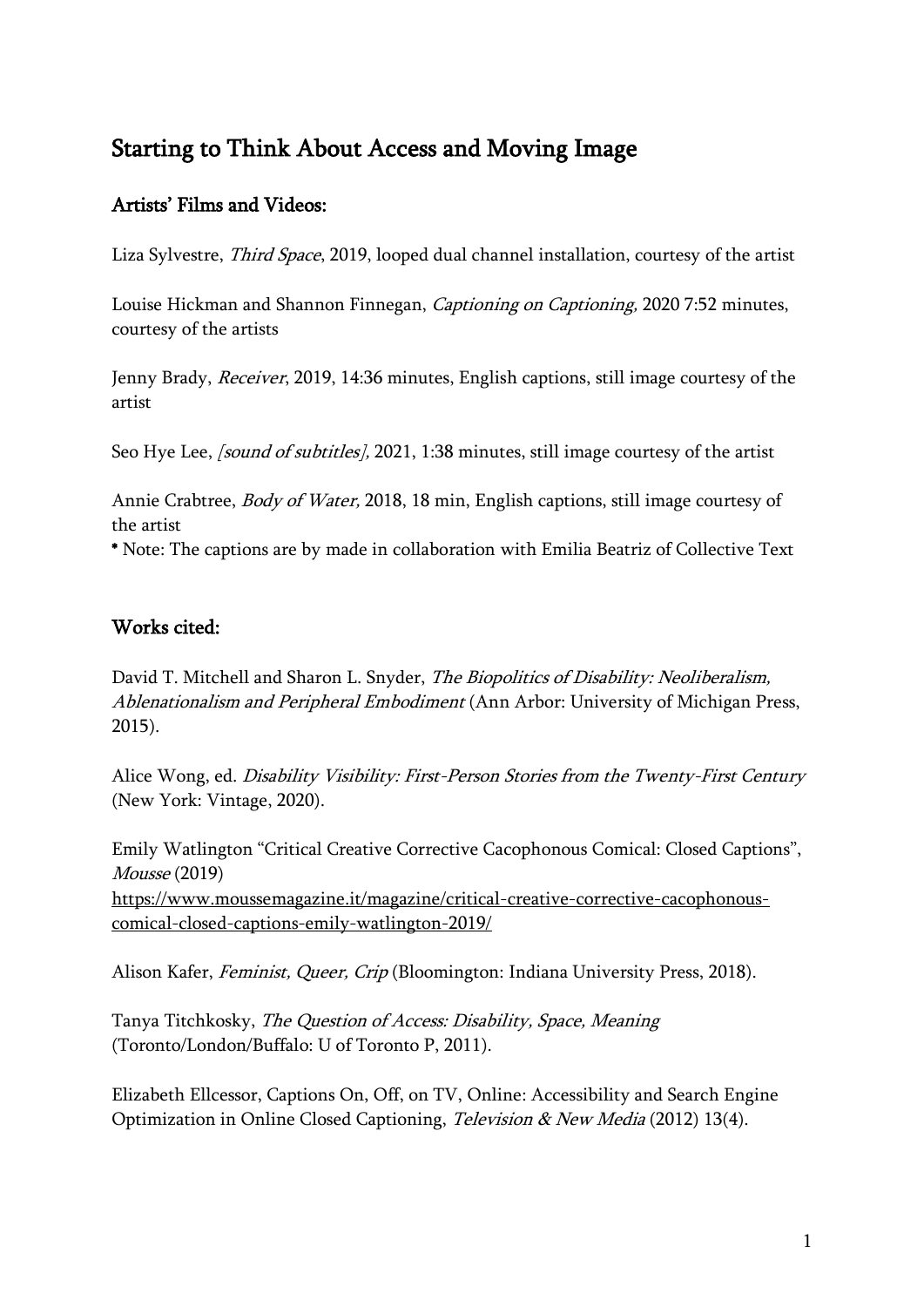Soledad Zárate, Captioning and Subtitling for d/Deaf and Hard of Hearing Audiences (London: UCL Press, 2021).

Sara Hendren, What Can a Body Do: How We Meet the Built World (New York: Riverhead, 2020).

Meryl Alper, Giving Voice: Mobile Communication, Disability, and Inequality (Cambridge, MA: MIT, 2017).

Alison Kafer, Feminist, Queer, Crip (Bloomington: Indiana UP, 2013).

Jonathan Sterne, *The Audible Past: Cultural of Sound Production* (Duke University Press, 2003).

Mara Mills, "Listening to Images: Audio Description, the Translation Overlay, and Image Retrieval", The Cine Files: Dossier on Film Sound (Spring 2015).

Sharon Marcus, Heather Love & Stephen Best, "Building a Better Description", Representations no.135 Special issue: Description Across Disciplines (Summer 2016), pp.1-21.

Sean Zdenek, [Reading Sounds]: Closed-Captioned Media and Popular Culture (Chicago and London: University of Chicago Press, 2015).

Louise Fryer, An Introduction to Audio Description: A Practical Guide (London & New York: Routledge, 2016).

Sandra Alland, "Nothing about us without us, no one left behind" in Stairs and Whispers: D/deaf and Disabled Poets Write Back, ed. Sandra Alland, Khairani Barokka and Daniel Sluman (UK: Nine Arches, 2015).

Georgina Kleege, More Than Meets the Eye: What Blindness Brings to Art (Oxford: Oxford University Press, 2018).

## Artists Cited:

Annie Crabtree: [https://www.anniecrabtree.com](https://www.anniecrabtree.com/) Link to view Annie Crabtree's Body of Water online <https://www.anniecrabtree.com/body-of-water#0>

Seo Hye Lee: [https://www.seohyelee.com](https://www.seohyelee.com/)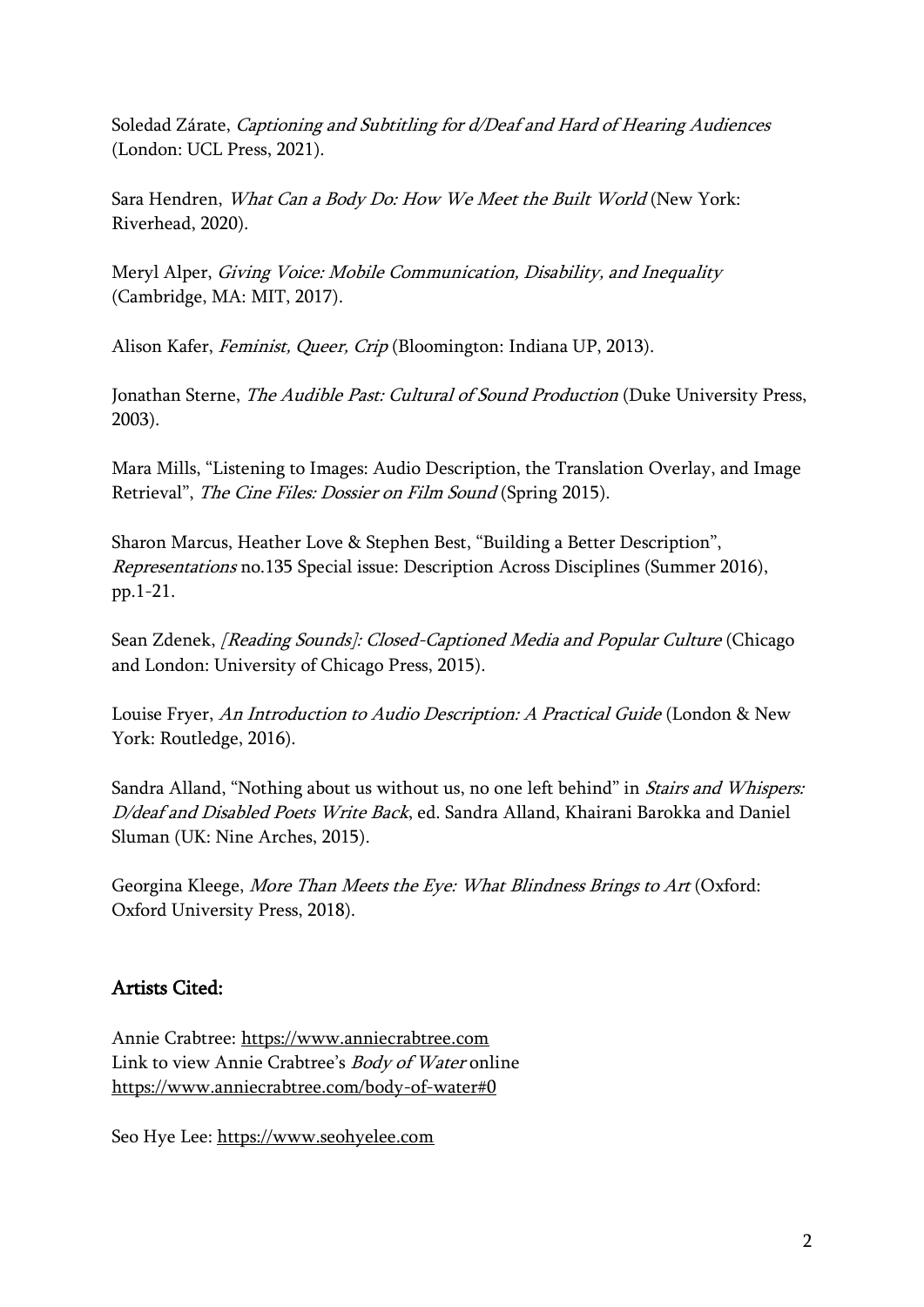Seo Hye Lee's [sound of subtitles] is currently available to view online on Vital Capacities [website](https://vitalcapacities.com/exhibition/seo-hye-lee/)

Liza Sylvestre: [http://www.lizasylvestre.com](http://www.lizasylvestre.com/)

Jenny Brady:<https://lux.org.uk/artist/jenny-brady>

Louise Hickman: [https://www.louisehickman.com](https://www.louisehickman.com/)

Shannon Finnegan: [https://shannonfinnegan.com](https://shannonfinnegan.com/)

Jordan Lord:<https://cargocollective.com/jordanlord>

#### Further Recommendations and Resources:

Collective Text:<https://linktr.ee/collectivetext>

Quiplash: [https://www.quiplash.co.uk](https://www.quiplash.co.uk/)

Carolyn Lazard, Accessibility in the Arts: A Promise and a Practice: [https://promiseandpractice.art](https://promiseandpractice.art/)

Shannon Finnegan and Bojana Coklyat, Alt-Text as Poetry: [https://alt-text-as-poetry.net](https://alt-text-as-poetry.net/)

Mia Mingus, Alice Wong, and Sandy Ho, Access is Love- 10 Ways to Start Creating and Expanding Access:<https://www.disabilityintersectionalitysummit.com/places-to-start>

Elaine Lillian Joseph: [https://lux.org.uk/writing/on-audio-description-elaine-lillian](https://lux.org.uk/writing/on-audio-description-elaine-lillian-joseph-and-sarah-hayden-in-conversation)[joseph-and-sarah-hayden-in-conversation](https://lux.org.uk/writing/on-audio-description-elaine-lillian-joseph-and-sarah-hayden-in-conversation)

Hannah Wallis: [https://hannahwallis.com](https://hannahwallis.com/)

LUX D/deaf Artists' Film Commissions: [https://lux.org.uk/event/d-deaf-artists-film](https://lux.org.uk/event/d-deaf-artists-film-commissions)[commissions](https://lux.org.uk/event/d-deaf-artists-film-commissions)

Caption-Conscious Ecology— Access and Abundance with Tanya Titchkosky and Louise Hickman:<https://nottinghamcontemporary.org/record/talk-access-and-abundance/> (Captioned and BSL-interpreted video and transcript)

Caption-Conscious Ecology— Protest and Practice with Collective Text and Jaipreet Virdi:<https://nottinghamcontemporary.org/whats-on/talk-protest-and-practice/> (Captioned and BSL-interpreted video and transcript)